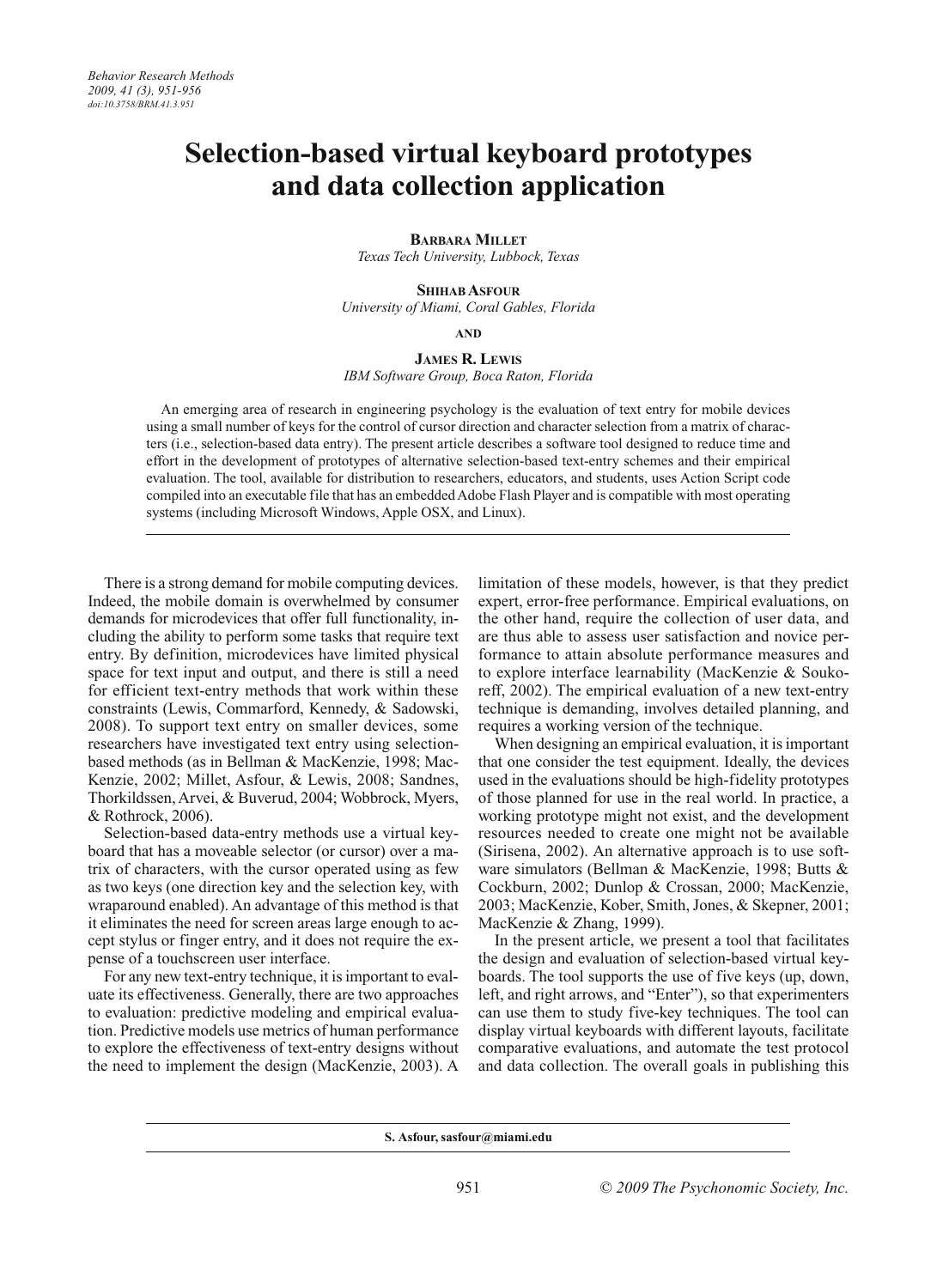tool are to facilitate the ability of others to replicate experiments, permit others to extend selection-based textentry research to other keyboard layouts and conditions, and contribute to the human–computer interaction (HCI) community by making this tool available to researchers, educators, and students.

# **SYSTEM DESCRIPTION**

This tool supports the development and evaluation of selection-based virtual keyboards. It takes as input .xml files that define test phrases and keyboard layouts. A session control interface presents the evaluation environment to the test participant and allows the moderator to control specific keyboard attributes. A data log captures session data in a portable comma-separated value (.csv) format. This log contains a list of all typing key events that occurred throughout the test session.

The source code is in the Action Script (AS) language, the coding language for Adobe Flash. Flash is a programming environment that supports complex vector graphics and animations, and it is compatible with most operating systems, including Microsoft Windows, Apple OSX, and Linux. The compiled executable (.exe, also compatible with most operating systems) file has an embedded Adobe Flash Player, so there is no need to download a player to run the tool, which starts with a simple click on the main .exe file.

## **SYSTEM FEATURES**

There are many conditions that can influence the design and evaluation of new or refined text-entry methods. This tool provides numerous design features, allows for comparative evaluations, and automates the test protocol and data collection. Overall, this tool can facilitate the design and evaluation of text-entry methods using virtual keyboards and indirect selection-based input. Notable features of the tool are flexible character layouts, the use of an extended character set, the automation of test protocols and data collection, and design enhancements that include error handling, capitalization, different cursor modes, and typematic keying.

#### **Flexible Character Layouts**

The tool supports any character layout, allowing for the evaluation of standard (QWERTY and Alphabetic) and nonstandard layouts, both static and dynamic. The layouts are stored in an .xml file, and it is possible to change the layout as a function of the last character typed (as in Bellman & MacKenzie, 1998). This feature permits the implementation of predictive keyboards based on digraph frequencies (Bellman & MacKenzie, 1998; MacKenzie, 2002; Millet et al., 2008). The tool also supports the display of keyboard layouts across *n* rows, where *n* is a user-specified attribute. Furthermore, adjustments to the application window can reduce or increase the size of the onscreen keyboard.

## **Use of an Extended Character Set**

Much of the previous research in selection-based virtual keyboards has used test texts composed only of words and spaces (Bellman & MacKenzie, 1998; MacKenzie, 2002; Sandnes et al., 2004). Rather than restricting future studies to alphabetic characters and spaces, this tool allows researchers control over the inclusion or omission of alphabetic and numeric characters, punctuation, symbols, edit functions, and modifier functions.

#### **Automation of Test Protocol and Data Collection**

Typically, text-entry experiments require participants to transcribe text using the input method of interest. To support transcription, this tool reads the test phrases from a file and presents them to the user for input. As participants enter text, the tool records a timestamp and key code for each keystroke, saving these in a .csv file for follow-up analyses.

## **Design Enhancements**

Error correction, capitalization, typematic keying, and specification of cursor home positioning and cursor movement are supported. Researchers can enable or disable most of these features.

**Error handling**. Errors and error handling are important dimensions to consider when designing and evaluating text-entry methods. Previous studies of selection-based entry (Bellman & MacKenzie, 1998; MacKenzie, 2002; Sandnes et al., 2004) have not included error correction (only measuring words per minute, sometimes with a correction for errors), but the only way to measure true text entry throughput is with correct words per minute (Lewis et al., 2008). Consequently, the tool provides a delete key to allow participants to correct input errors. At this time, it is not possible to disable error correction, but it is likely that future versions of this tool will allow researchers to disable this feature.

**Capitalization***.* For some real-world data entry, it is important for users to be able to produce both upper- and lowercase letters. To support these tasks, the keyboard .xml file permits the optional presentation of an on-screen "Caps" key.

**Cursor modes (positioning and movement)**. Different cursor positioning and movement techniques can affect the ease and efficiency of selection-based text entry (Millet et al., 2008) so that researchers can enable or disable these features. Cursor positioning can be persistent or snap-to-home. A persistent cursor remains on the selected position after character selection. A snap-to-home cursor jumps back to an assigned key (the designated cursor home position) immediately after each character entry. Additionally, the tool optionally allows cursor wraparound within or between keyboard rows.

**Typematic keying**. When enabled, the typematic (auto repeat) feature allows users to continuously produce a character by pressing and holding its key beyond a specified delay threshold.

# **KEYBOARD LAYOUTS**

The keyboard layouts to be tested are stored in plain text (.xml) files and are easily created and edited using Microsoft Notepad or an .xml editor. The application supports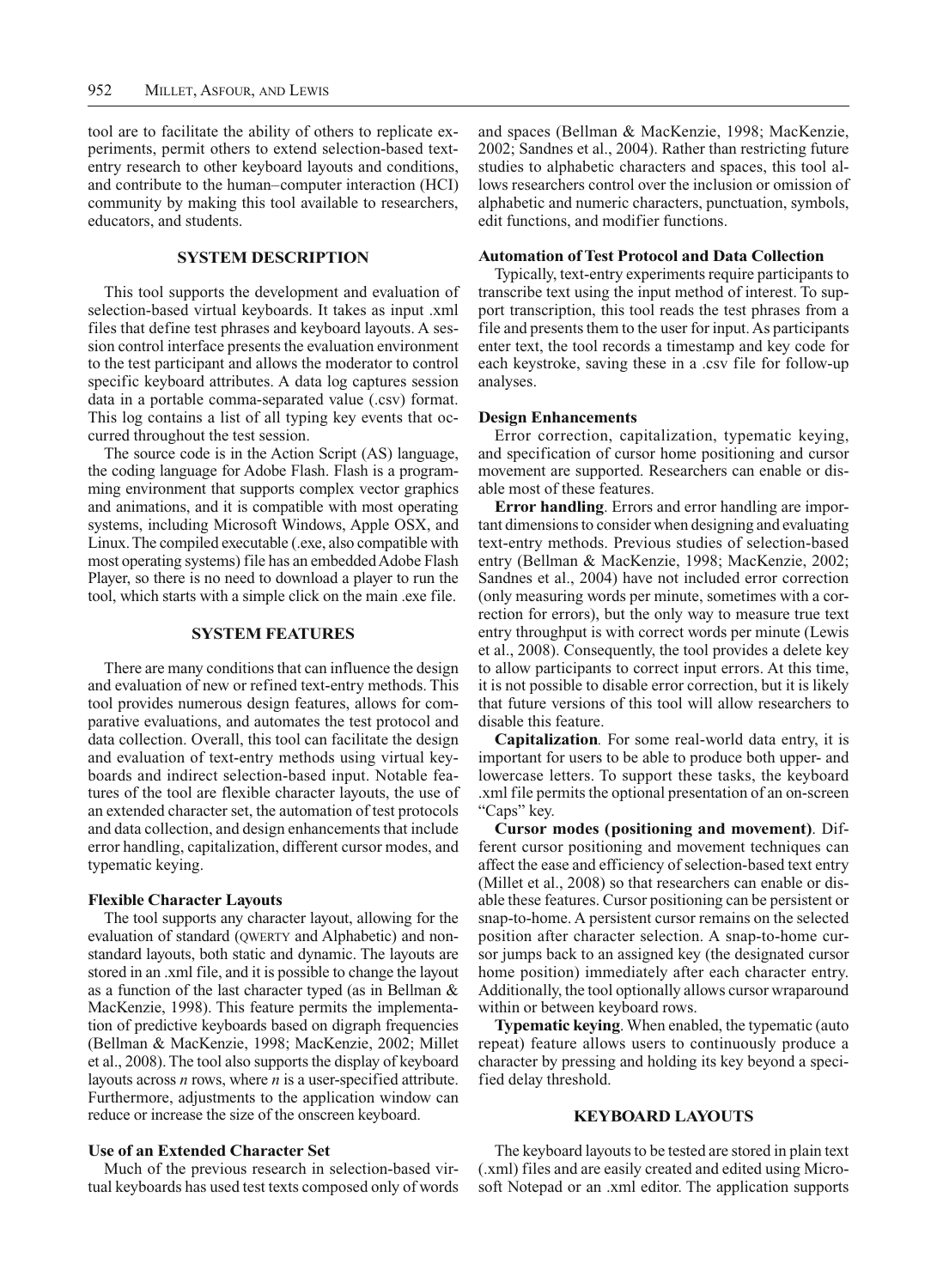|                                                                                                 | <b>XML Script</b>                                                       |  |  |  |  |
|-------------------------------------------------------------------------------------------------|-------------------------------------------------------------------------|--|--|--|--|
|                                                                                                 | <key></key>                                                             |  |  |  |  |
|                                                                                                 | <layout1></layout1>                                                     |  |  |  |  |
| <order order="Space">Space a b c d e f g h i j k l m Caps n o p q r s t u v w x y z&gt;</order> |                                                                         |  |  |  |  |
|                                                                                                 |                                                                         |  |  |  |  |
|                                                                                                 | $<$ /layout1>                                                           |  |  |  |  |
|                                                                                                 | $<$ /key>                                                               |  |  |  |  |
|                                                                                                 | <b>Resulting Layout</b>                                                 |  |  |  |  |
|                                                                                                 | b<br>e<br>a<br>c<br>d                                                   |  |  |  |  |
|                                                                                                 | $\circ$<br>Caps<br>s<br>z<br>q<br>$\mathbf{r}$<br>n<br>p<br>u<br>v<br>W |  |  |  |  |

**Figure 1. Sample script and resulting keyboard layout.**

only one key file at a time, but the file can store multiple keyboard layouts. This file also specifies the characters to display and the order in which they should appear. The tool's extended character set includes:

 $\cdot$ All letters: a-z.

 $\cdot$ All numbers: 0-9.

 $\cdot$ Punctuations: period (.), comma (,), question mark (?), exclamation mark (!), single quote ( $\dot{\ }$ ), double quote ("), semicolon (;), and the colon (:).

Other: tilde  $(\sim)$ , at sign  $(\omega)$ , number sign  $(\#)$ , dollar sign  $(\%)$ , percent sign  $(\%)$ , caret  $(\Diamond)$ , ampersand  $(\&)$ , asterisk  $(*)$ , underscore  $(.)$ , dash  $(.)$ , forward slash ( $\prime$ ), backward slash (\), plus sign (+), equal sign  $(=)$ , round brackets  $(())$ , curly brackets  $({})$ , square brackets ([ ]), and angle brackets  $(<$  >).

•Edit and modifier keys: "Space," "Caps," and "Enter."

See Figure 1 for a sample of .xml script that generates a static alphabetic layout with "Space" and "Caps" keys.

Alternatively, this tool can also implement dynamic layouts (e.g., the fluctuating layout of Bellman & Mac-Kenzie, 1998), in which the layout changes as a function of the most recently entered character. To generate a dynamic keyboard with *n* characters, researchers must specify *n* order rows in the keyboard file, with each row defining the character layout to use for each character.

## **TEST FILES**

In a typical text-entry evaluation, the experimental task is to input text using the text-entry method(s) under study. Generally, there are two types of tasks: text creation and text copy (transcription). In a text-creation task, participants memorize or generate the source text (MacKenzie & Soukoreff, 2002). This differs greatly from a transcription task, in which the participant reads the text to be entered (Butts & Cockburn, 2002; Curran, Woods, & Riordan, 2006; Dunlop & Crossan, 2000; James & Reischel, 2001; MacKenzie & Zhang, 1999, 2001).

Although text creation more closely mimics real-world usage, transcription tasks are more common in empirical evaluations, mainly because it is difficult to measure the effects of nonbehavioral aspects (such as "pondering") when participants compose text (MacKenzie & Soukoreff, 2002). Additionally, in text-creation tasks, it is difficult to ascertain whether or not a participant committed an error because it is sometimes not possible to know what the participant intended to enter. Consequently, transcription is the favored approach when evaluating text entry in laboratory settings (Wobbrock, 2007). For these reasons, this tool allows the evaluation of text entry when performing transcription tasks.

To automate the test protocol, the test file contains all of the test phrases for a given participant and specifies the order of presentation of the keyboard layouts to use. Upon launch, the application reads the .xml file containing the text phrases. During execution, the tool presents these phrases to the participant for input, with the test phrases presented to the user one at a time in the specified order.

#### Sample Test Text Script

<test>

 $<$ set1>

<keyboard type>1</keyboard type>

<keyboard\_row>2</keyboard\_row>

<keys\_per\_row>14</keys\_per\_row>

<keyboard\_home\_location>1</keyboard\_home\_location>

<phrase>Hello World</phrase>

## $<$ /set1>

#### $<$ /test>

#### **Figure 2. Sample script for a single test phrase.**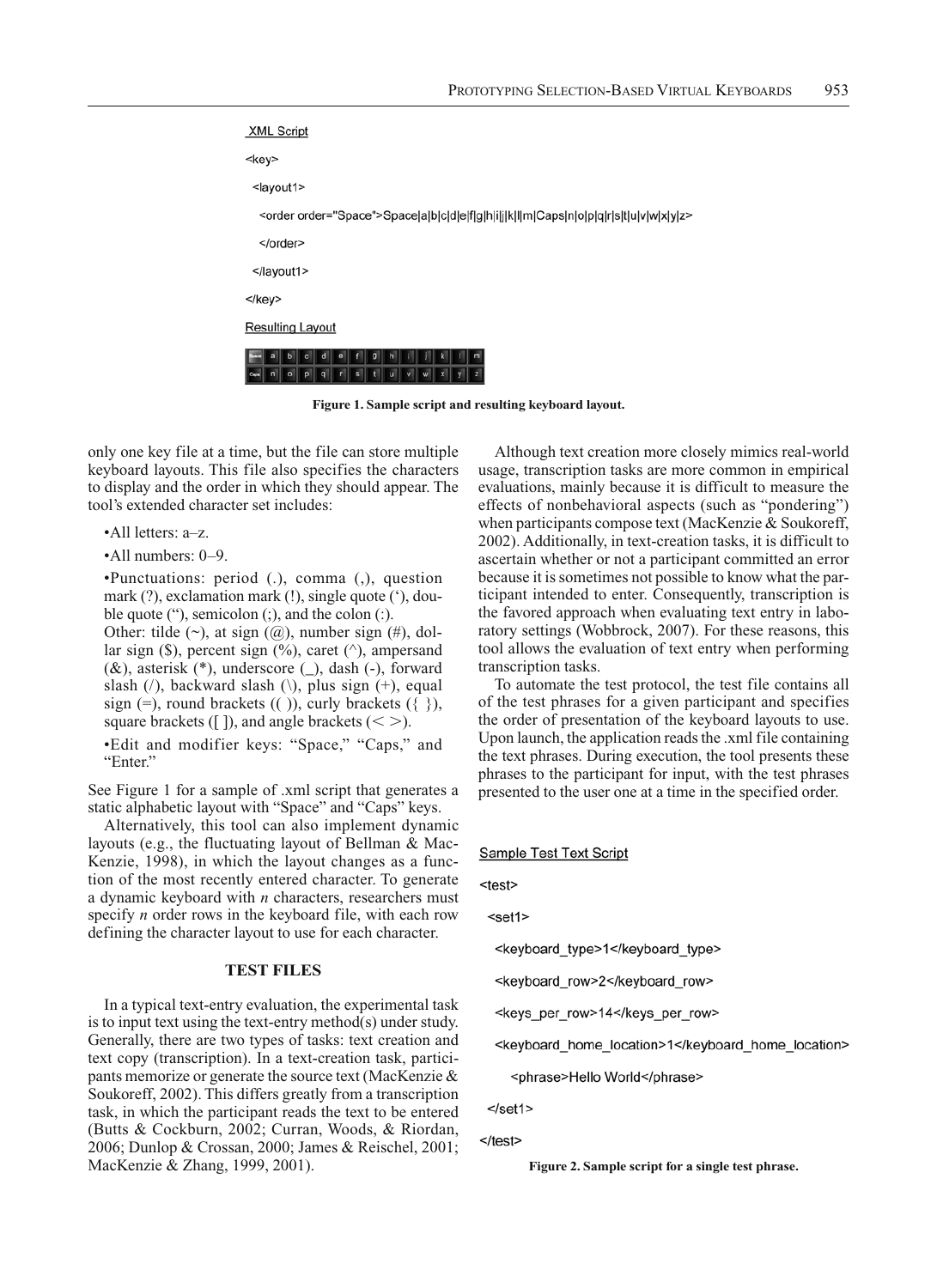

**Figure 3. User interface for text-entry evaluations.**

| <b>Upload Test</b><br><b>Start</b><br>Options |  |
|-----------------------------------------------|--|
| Done<br>Exit                                  |  |

**Figure 4. The main menu.**

The test file uses an .xml format for creation and editing using Microsoft Notepad or an .xml editor. Figure 2 shows sample .xml script for the display of one test phrase ("Hello World") with one keyboard layout (keyboard type  $= 1$ , as is defined in an associated key.xml file). The script specifies a two-row layout (keyboard\_row = 2) with 14 keys in the upper row (keys\_per\_row = 14). The cursor home position is the character in the first position  $(keyboard\_home\_location = 1)$ , which in this example maps to the "Space" character (see Figure 1).

## **USER INTERFACE**

The user interface consists of a large text field at the top of the screen at which the stimulus phrase appears, an output field displaying the characters typed by the participant, and the character set of the input method under evaluation. The "Delete" key appears above the keyboard (in line with the user output).

The cursor position appears as a gray box around a white character. The input keys control the cursor on the screen, allowing users to navigate the character set and the "Delete" key. The input keys are the up-, down-, left-, and right-arrow keys (used for navigation) and the "Enter" key (used for selection), as is shown in Figure 3.

All other controls are accessed using a mouse. Typically, the experimenter (rather than the participants) will use these controls. Clicking the "Next" button signals the end of entering the presented test phrase and advances to the next test phrase. If the current test phrase is the last string in the test file, the "Next" button is disabled. Likewise, clicking the "Back" button returns to the previous test string. If the current string is the first phrase in the test file, then the "Back" button is disabled.

Pressing the down-arrow button at the top-left corner of the application displays the normally hidden main menu, which provides functions for uploading a specific test, starting the test, adjusting settings (via the "Options" item), ending the test (which automatically saves the associated data log file), and exiting the application (as is shown in Figure 4).

| <b>Cursor Home Position:</b> |  |  |  |  |  |  |
|------------------------------|--|--|--|--|--|--|
| Fixed O Persistent           |  |  |  |  |  |  |
| <b>Cursor Movement:</b>      |  |  |  |  |  |  |
| O No wraparound              |  |  |  |  |  |  |
| Wraparound within a row      |  |  |  |  |  |  |
| O Wraparound across all rows |  |  |  |  |  |  |
| Typematic:<br>O OFF          |  |  |  |  |  |  |
| ON.                          |  |  |  |  |  |  |
| (msec)<br>Repeat Delay: 250  |  |  |  |  |  |  |
| Repeat Rate: 50<br>(msec)    |  |  |  |  |  |  |
| <b>Cancel</b><br>Save        |  |  |  |  |  |  |
|                              |  |  |  |  |  |  |

**Figure 5. Options screen.**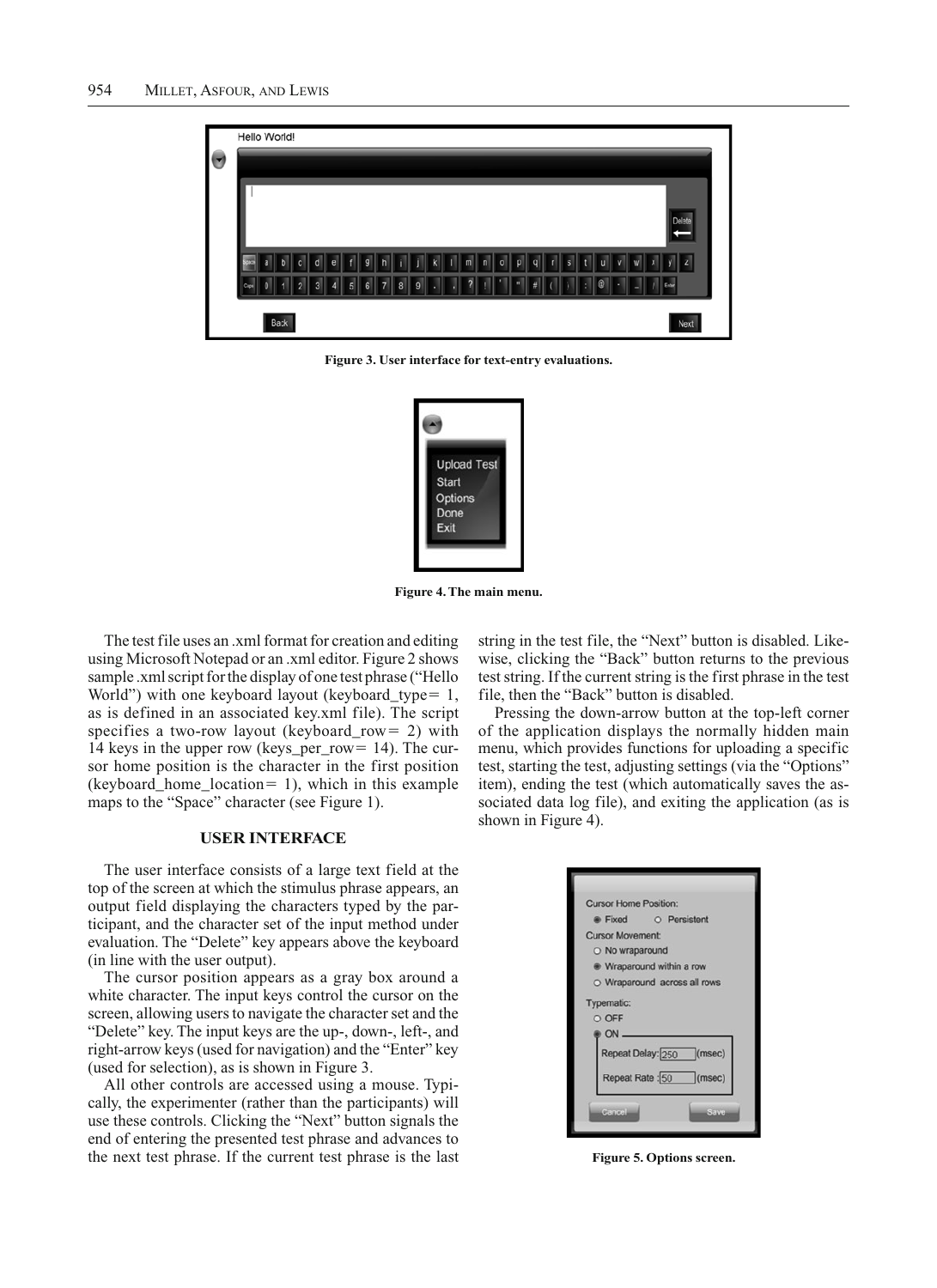As is shown in Figure 5, the "Options" menu item allows the setup of several parameters that control important characteristics of the test keyboards: cursor home position, cursor wraparound, and typematic keying. By default, the cursor home position is fixed, the cursor wraparound is enabled, and typematic keying has its repeat delay (initiation) set to 250 msec, with a repeat rate (continuation) of 50 msec (as specified in Lewis, Potosnak, & Magyar, 1997).

## **DATA COLLECTION**

The tool's data logging of participant keypresses (including arrow and selection keys) allows fine-grained analysis of subsecond events and low-level actions, measured to the nearest millisecond. Data collection begins upon initiating the test. Thereafter, the software records all participant interactions with the keyboards. The header of the data file captures the presented and the transcribed text, keyboard configurations, and the settings for each test session. Every subsequent line in the log file records the sequence of actions taken by the participant to generate the transcribed string, beginning with a timestamp and followed by event codes and one or more identifiable handles. Specifically, for each keypress, the tool collects the following information:

•The key pressed (e.g., "Left," "Right," "Up," "Down," or "Enter").

•User-entered character, modifier, or edit key.

•Time elapsed between keypresses, or, for the last key, the elapsed time to clicking "Next."

• An indication of whether the user employed typematic keying.

See Figure 6 for a sample portion of a data file.

The tool gathers the data needed for the statistics and performance measures. To save the data, however, the test

| Input:                                                                      | <b>Hello World!</b> |              |  |  |  |  |  |
|-----------------------------------------------------------------------------|---------------------|--------------|--|--|--|--|--|
| Output:                                                                     | Hello World!        |              |  |  |  |  |  |
| keyboard Type:3                                                             |                     |              |  |  |  |  |  |
| <b>Cursor Home Position:Fixed</b><br>Cursor Movement: Wraparound with a row |                     |              |  |  |  |  |  |
|                                                                             |                     |              |  |  |  |  |  |
| Repeat Delay:250ms                                                          |                     |              |  |  |  |  |  |
| Repeat Rate:50ms                                                            |                     |              |  |  |  |  |  |
|                                                                             |                     |              |  |  |  |  |  |
| Time (msec) Keystroke                                                       |                     | <b>Notes</b> |  |  |  |  |  |
|                                                                             | 2500 down           |              |  |  |  |  |  |
|                                                                             | 3344 enter=Caps     |              |  |  |  |  |  |
|                                                                             | 4047 right          |              |  |  |  |  |  |
|                                                                             | 4453 right          | typematic    |  |  |  |  |  |
|                                                                             | 4531 right          | typematic    |  |  |  |  |  |
|                                                                             | 4609 right          | typematic    |  |  |  |  |  |
|                                                                             | 4688 right          | typematic    |  |  |  |  |  |
|                                                                             | 4875 right          |              |  |  |  |  |  |
|                                                                             | 5031 right          |              |  |  |  |  |  |
|                                                                             | 5156 right          |              |  |  |  |  |  |
|                                                                             | 5859 enter=h        |              |  |  |  |  |  |
|                                                                             | 6500 right          |              |  |  |  |  |  |
|                                                                             | 6922 right          | typematic    |  |  |  |  |  |
|                                                                             | 7000 right          | typematic    |  |  |  |  |  |

**Figure 6. Sample data file.**

moderator must select "Done" from the main menu. The tool then saves the data as a .csv file in the same location as that of the .xml and .exe files, appending a date and timestamp to the file name to distinguish among multiple test sessions and to prevent the accidental overwriting of data files. Researchers can retrieve data and use them for subsequent analysis, parsing and combining them as needed for the performance measures under investigation.

### **CONCLUSION**

In the present article, we presented a tool for the evaluation of text-entry methods for mobile devices. The main objective of this tool is to facilitate the design and implementation of prototypes of selection-based text-entry methods. The savings of time and resources in the empirical evaluation process is another one of its benefits. The current version of this tool supports the flexible evaluation of selection-based virtual keyboard layouts that use five keys for text entry. Although it is not designed to do so, it may be possible to use this tool for the design and evaluation of certain types (e.g., with no error correction) of three- and two-key selection-based methods.

#### **AUTHOR NOTE**

This tool was designed by the authors and developed by contractors. Special thanks to Daixtech Inc. for providing partial funding and for managing the tool development effort. The application executable file for this program may be obtained by e-mailing a request to S.A. The executable file will be available for distribution in September 2009. Correspondence concerning this article should be addressed to S. Asfour, Department of Industrial Engineering, University of Miami, 1251 Memorial Drive, 268 McArthur Engineering Bldg., Coral Gables, FL 33146 (e-mail: sasfour@miami.edu).

#### **REFERENCES**

- Bellman, T., & MacKenzie, I. S. (1998). A probabilistic character layout strategy for mobile text entry. In W. A. Davis, K. S. Booth, & A. Fournick (Eds.), *Proceedings of Graphics Interface '98* (pp. 168- 176). Vancouver: Canadian Human–Computer Communications Society.
- BUTTS, L., & COCKBURN, A. (2002). An evaluation of mobile phone text input methods. *Australian Computer Science Communications*, **24**, 55-59.
- Curran, K., Woods, D., & Riordan, B. O. (2006). Investigating text input methods for mobile phones. *Telematics & Informatics*, **23**, 1-21.
- Dunlop, M. D., & Crossan, A. (2000). Predictive text entry methods for mobile phones. *Personal Technologies*, **4**, 134-143.
- James, C. L., & Reischel, K. M. (2001). Text input for mobile devices: Comparing model prediction to actual performance. In M. Beaudouin-Lafon & R. J. K. Jacob (Eds.), *Proceedings of the ACM CHI 2001 Human Factors in Computing Systems* (pp. 365-371). New York: ACM Press.
- Lewis, J. R., Commarford, P. M., Kennedy, P. J., & Sadowski, W. J. (2008). Handheld electronic devices. In C. Melody Carswell (Ed.), *Reviews of human factors and ergonomics* (Vol. 4, pp. 105-148). Santa Monica, CA: Human Factors and Ergonomics Society.
- Lewis, J. R., Potosnak, K. M., & Magyar, R. (1997). Keys and keyboards. In M. Helander, T. K. Landauer, & P. V. Prabhu (Eds.), *Handbook of human–computer interaction* (pp. 1285-1315). Amsterdam: North-Holland.
- MacKenzie, I. S. (2002). Mobile text entry using three keys. In O. W. Bertelsen (Ed.), *Proceedings of the Second Nordic Conference on Human–Computer Interaction* (pp. 27-34). New York: ACM Press.